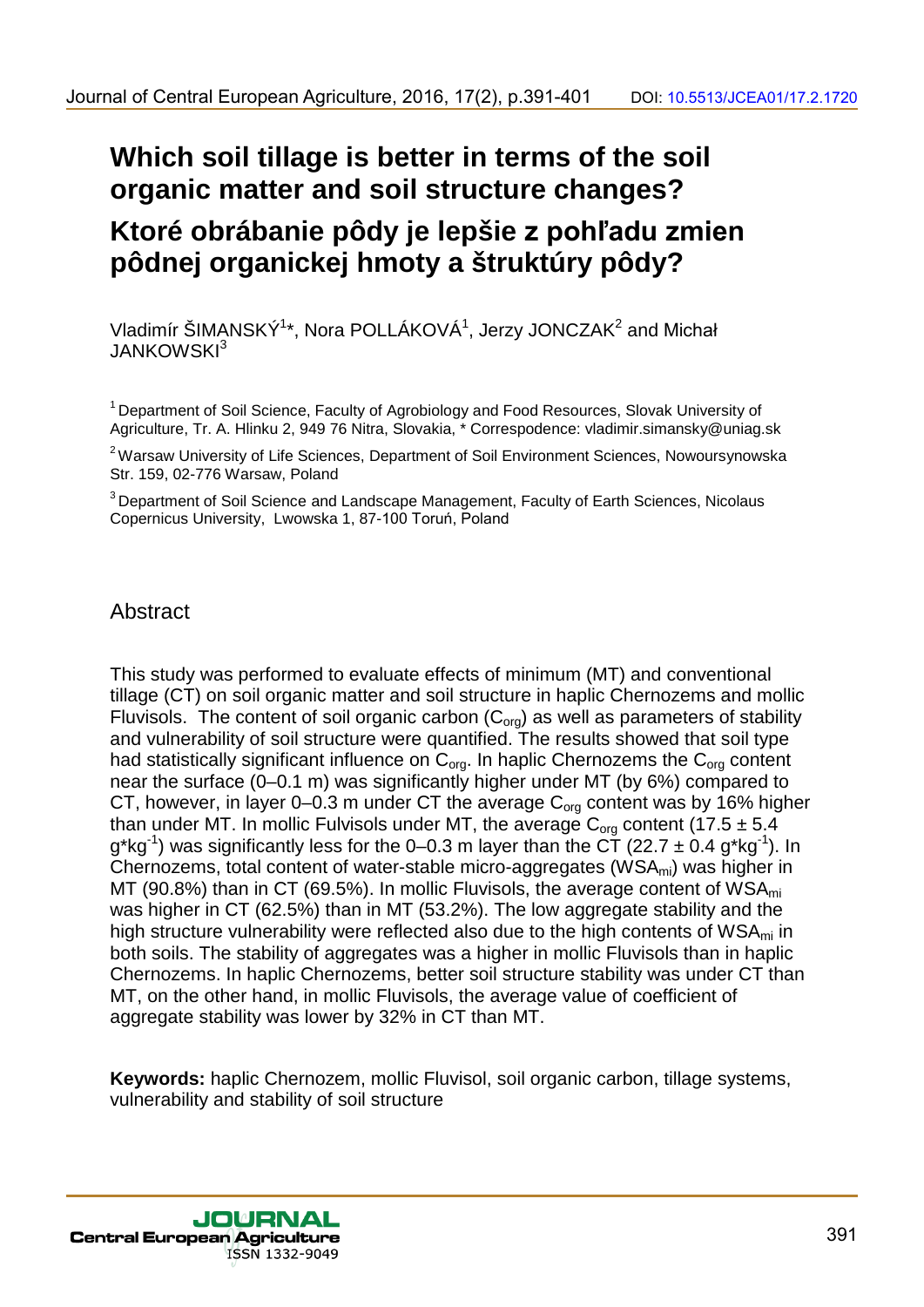## Abstrakt

Vplyv minimálneho (MT) a konvenčného (CT) obrábania pôdy na zmeny pôdnej organickej hmoty a štruktúry pôdy boli uskutočnené na černozemi a čiernici kultizemných. V oboch pôdnych typoch pod rozdielnym spôsobom obrábania boli stanovené: obsah celkového organického uhlíka (C<sub>org</sub>) a parametre stability a zraniteľnosti pôdnej štruktúry. Výsledky ukázali, že pôdny typ mal štatisticky významný vplyv na množstvo C<sub>org</sub>. V černozemi do hĺbky 0,1 m pod minimálnym obrábaním pôdy bol obsah  $C_{\text{ora}}$  vyšší o 6% v porovnaní s konvenčným obrábaním pôdy. Avšak, do hĺbky 0,3 m bol obsah C<sub>org</sub> v porovnaní s MT o 16% vyšší v dôsledku konvenčného obrábania pôdy. V pôdnom type čiernica v dôsledku minimálneho obrábania bol priemerný obsah C<sub>org</sub> (17,5 ± 5,4 g\*kg<sup>-1</sup>) štatisticky významne vyšší ako v CT (22,7  $\pm$  0,4 g\*kg<sup>-1</sup>). V černozemi, v MT (90.8%) bol stanovený vyšší obsah vodoodolných mikro-agregátov (WSA<sub>mi</sub>) v porovnaní s CT (69.5%). V čiernici, priemerne vyšší obsah WSAmi bol v CT (62.5%) ako v MT (53.2%). Nízka stabilita agregátov a ich zraniteľnosť bola aj výsledkom vysokého obsahu WSAmi v oboch pôdnych typoch. Celkovo vyššou stabilitou agregátov sa vyznačovala čiernica v porovnaní s černozemou. Vyššia stabilita agregátov bola v CT systéme v porovnaní s MT v černozemi. V čiernici priemerná hodnota koeficientu agregátovej stability bola nižšia o 32% v CT ako v MT.

**Kľúčové slová:** černozem, čiernica, pôdny organický uhlík, spôsoby obrábania, zraniteľnosť a stabilita štruktúry pôdy

## Introduction

Soil is the basis of life, civilization, culture, livelihood and health. If humanity cannot pass healthy soil to the next generation, human cultures cannot be passed on and will surely perish. In literature is a lot of evidence that the degradation of soil was a key factor in the collapse of various civilizations (Minami, 2009). Agriculture changes the soil environment, mainly 20<sup>th</sup>-century, which has been bewitched by huge developments in science and technology, and by the attendant growth of productivity and population, has completely changed the soil and the environment. For example, very important intervention to the soil is itself cultivation. At present time exists a lot of soil tillage practices with different effects on soil productivity. Conventional ploughing-based tillage systems are still dominant (Rusu, 2005). However, alternative tillage systems are becoming economically and ecologically more attractive as they save energy and provide more favourable soil conditions (Husnjak et al., 2002). Arable soils under a long-term regime of frequent tillage usually suffer from losses in organic matter, increased nitrification, and deteriorated soil structure, thus reducing agricultural sustainability (Calderón et al., 2000). Conventional tillage (intensive soil tillage with mouldboard ploughing) increase soil erosion and degradation processes. These processes promote the deterioration of chemical, physical and biological soil properties (Plante and McGill, 2002). No-till, minimum (disking) or reduced tillage systems (chisel) increase C accumulation and aggregate stability (Derpsch, 2008; Šimanský et al., 2008). Also, larger species diversity can be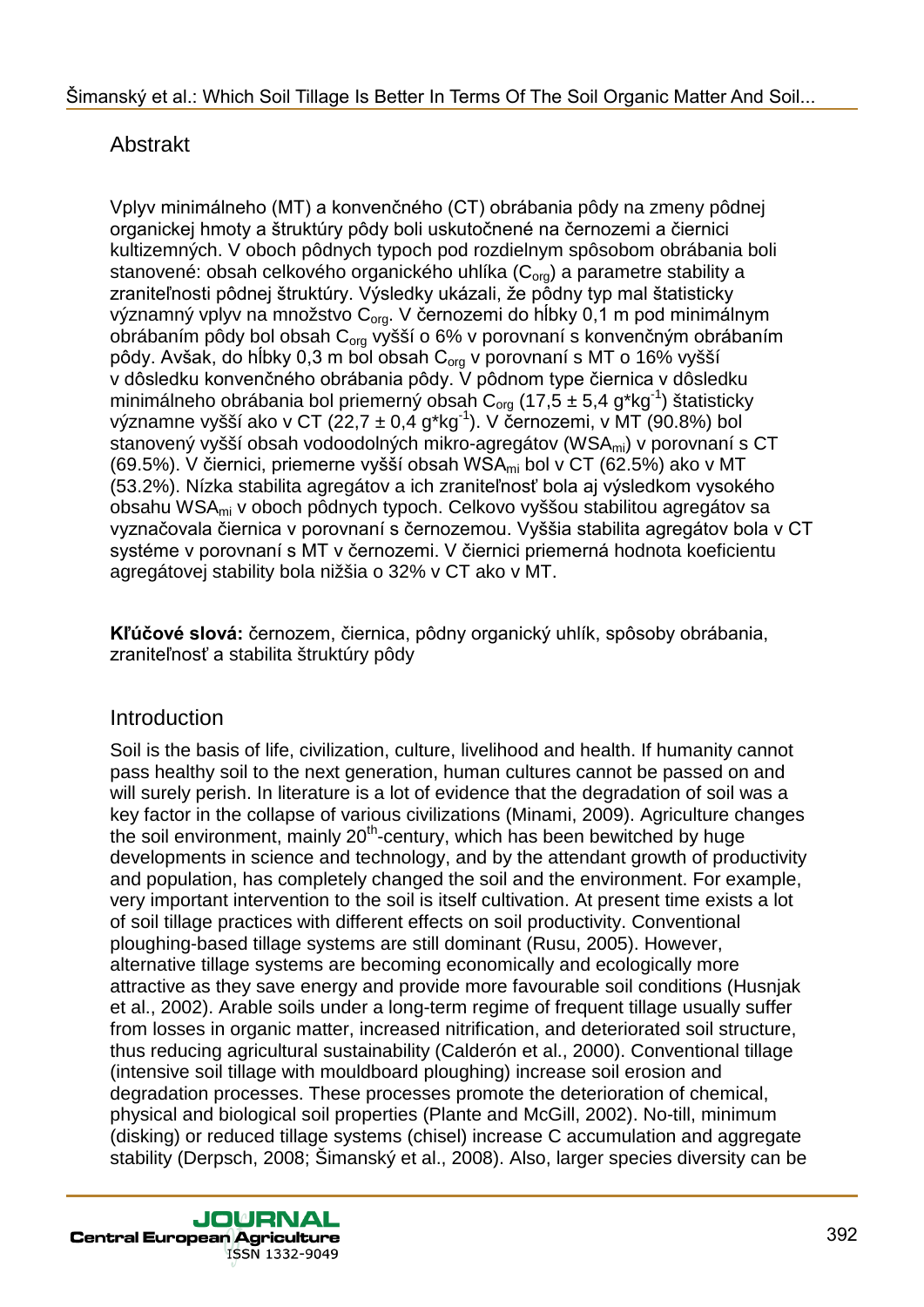measured compared to conventional tillage systems (Mäder et al., 2002). However, all depend on climatic conditions and soil types. Above-mentioned are negative and positive effects of conventional and minimum (disking) tillage system, respectively. Findings can be opposite. For example, the results of Šimanský et al. (2007) on arable Chernozems of Danubian Lowland showed that conventional tillage (mouldboard ploughing) in comparison to minimum (disking) was better with regard to soil structure and organic matter in water-stable aggregates, with similar decreasing of soil organic matter content. As is above-mentioned, change in frequency and intensity of tillage practices alter soil properties, distribution of nutrients, the soil organic matter content and quality in the soil profile (Dou and Hons, 2006; Moussadek et al., 2014; Šimanský et al., 2008).

However, this information cannot be just blindly take without verification and apply them in practice. A good farmer is trying to optimize soil management practices so that does not destroy the soil while ensuring adequate healthy and economical production. Therefore, the objective of this study was to evaluate the effects of different tillage systems on soil organic matter content and soil structure in one of the most fertile soils in Slovakia. The hypothesis was that minimum tillage would be certainly viable options that can produce beneficial effects on soil physical properties (soil structure) and soil organic matter.

### Materials and methods

In spring of 2014, soil surveys were carried out to determine the soil properties in Krakovany locality. The study area is located in western part of Slovakia in altitude 165 m. Locality is situated at the northern of the Danube Lowland and is bordered by the west and east Malé Karpaty and Považský Inovec Mountains, respectively. Fluvial sediments are found along the rivers Váh and Dudváh. Terraces of Váh River are formed by Quaternary fluvial sediments, Pleistocene loess and loess which overlap accumulated gravel. Gravel grains of different sizes are formed mainly granitoids, quartzite and sandstone. Carbonates are represented less. Upper terraces of the river Váh are formed by Neogene sediments with the predominance of clay over sand. The mean annual temperature and precipitation were 8.5-9  $^{\circ}$ C and 650-800 mm, respectively.

Several sites with different soil types and soil tillage systems were included in the study. The site 1 (S1) was managed under minimum tillage in Chernozem, site 2 (S2) under conventional tillage in Chernozem. The site 3 (S3) was managed under minimum tillage in Fluvisol, site 4 (S4) under conventional tillage in Fluvisol. Soils were classified according to the World Reference Base for Soil Resources (WRB; FAO, 2006) based on the whole-profile soil morphology as follows: S1 and S2: loamy haplic Chernozem, S3 and S4: loamy mollic Fluvisol. In these sites, the soils had been cultivated for over 100 years according to the practices of the time, out during last 60 years conventional tillage was used. In 2009 in S1 and S3 minimum tillage system was established and in S2 and S4 standard mouldboard ploughing tillage "conventional" tillage (CT) was continued. Conventional tillage consisted of mouldboard ploughing to the 0.22–0.25 m depth in autumn, followed by disking, rolling/levelling and planting with dependence on cultivated crops. Minimum tillage (MT) consisted of disking to a depth of 0.10–0.12 m in autumn, followed by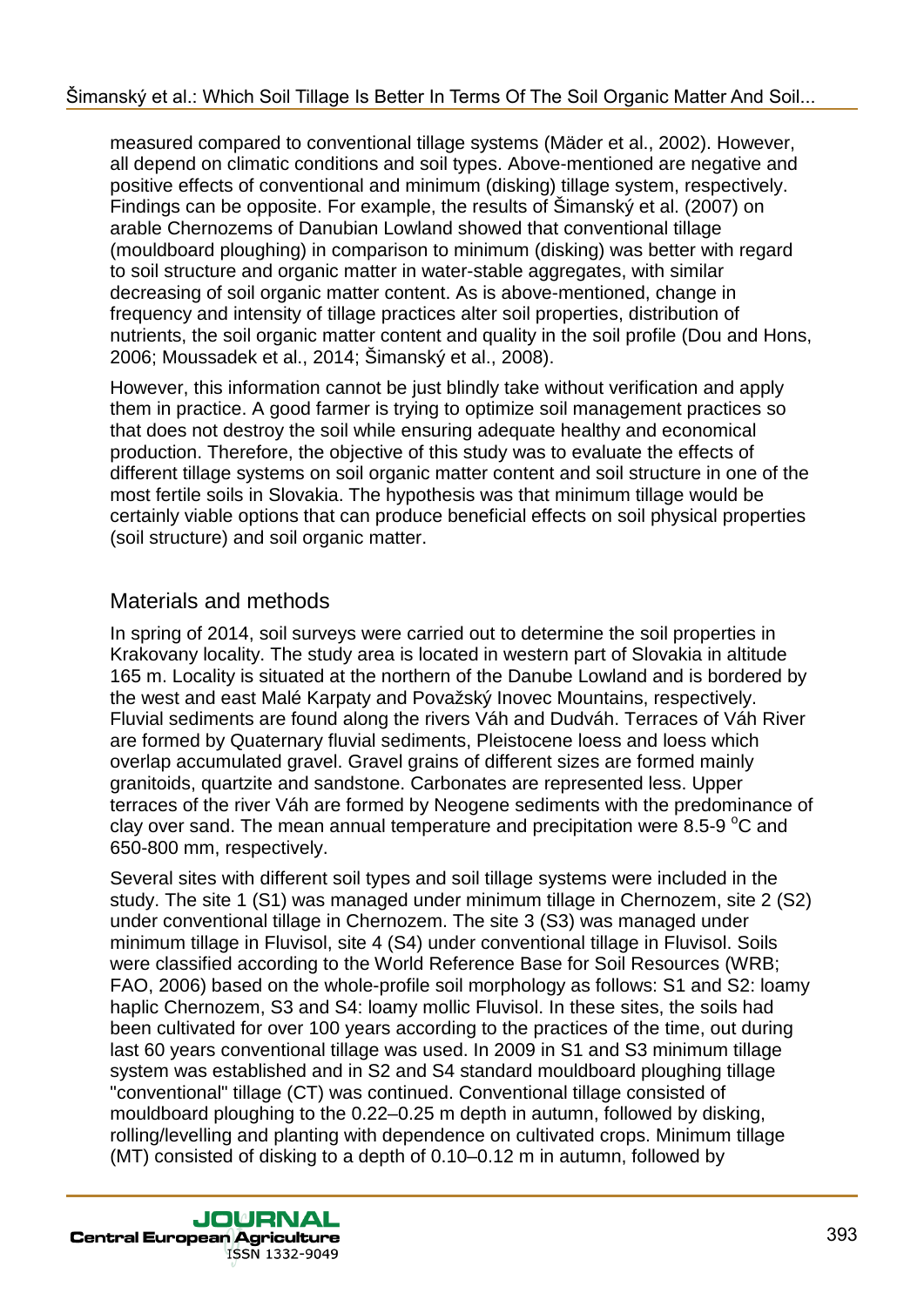rolling/levelling and planting with dependence on cultivated crop; however, every year in this tillage system the intensive weed control by disking between planted crops was done (i.e. after harvesting of crops). In time of sampling the crops were as follows: in S1: soybean *(Glycine max* L*.)* with fore crop winter wheat *(Triticum aestivum* L*.)*, in S2: sunflower *(Helianthus annuus* L*.)* with preview crop maize *(Zea mays* L*.)*, S3 and S4 maize *(Zea mays* L*.)* with preview crop winter wheat *(Triticum aestivum* L*.)*.

In spring 2014, in each of four site a soil pit was excavated (total four pits) and the soil samples for determination of soil organic carbon  $(C<sub>ora</sub>)$  were collected for each of 0.1 m layer in both soil types to the depth of 0.3 m. Soil samples were dry sieved at sieve with mesh size of 2 mm and plant debris were removed. In soil samples sieved at sieve with mesh size of 0.25 mm the  $C_{org}$  content was determined indirectly by oxidation of organic carbon following the classical method of Tyurin (Dziadowiec and Gonet, 1999). Undisturbed soil samples for determination of stability and vulnerability parameters of soil structure were collected from the topsoil (0-0.3 m) of all 4 soil pits. Large clods were gently broken up along natural fracture lines and bulk soil samples were dried at laboratory temperature. Content of water-stable aggregates (WSA) was determined using by the Baksheev method (Vadjunina and Korchagina, 1986).

The mean weight diameters of aggregates for dry ( $MWD<sub>d</sub>$ ) and wet ( $MWD<sub>WSA</sub>$ ) sieving were expressed using the following equations:

$$
MWD_d = \sum_{i=1}^{n} xiwi
$$

where: *xi* is mean diameter of each size fraction (mm) and *wi* is portion of the total sample weight occurring in the corresponding size fraction, and *n* is the number of size fractions.

$$
MWD_{WSA} = \sum_{i=1}^{n} x i WSA
$$

where: *xi* is mean diameter of each size fraction (mm) and *WSA* is portion of the total sample weight occurring in the corresponding size fraction, and *n* is the number of size fractions.

The vulnerability coefficient (Kv) as well as coefficient of aggregate stability ( $Ks_{WSA}$ ) was calculated as well according to equations:

$$
Kv = \frac{MWD_d}{MWD_w}
$$

where: *MWD*<sub>d</sub> is mean weight diameter of aggregates for dry sieving (mm) and *MWDw* is mean weight diameter of water stable aggregates (mm).

$$
\mathsf{Ks}_{\mathsf{WSA}} = \frac{A}{B}
$$

where: *A* is the weight of water stable aggregates in size fractions from 0.25 to 10 mm and *B* is the weight of water stable aggregates less than 0.25 mm.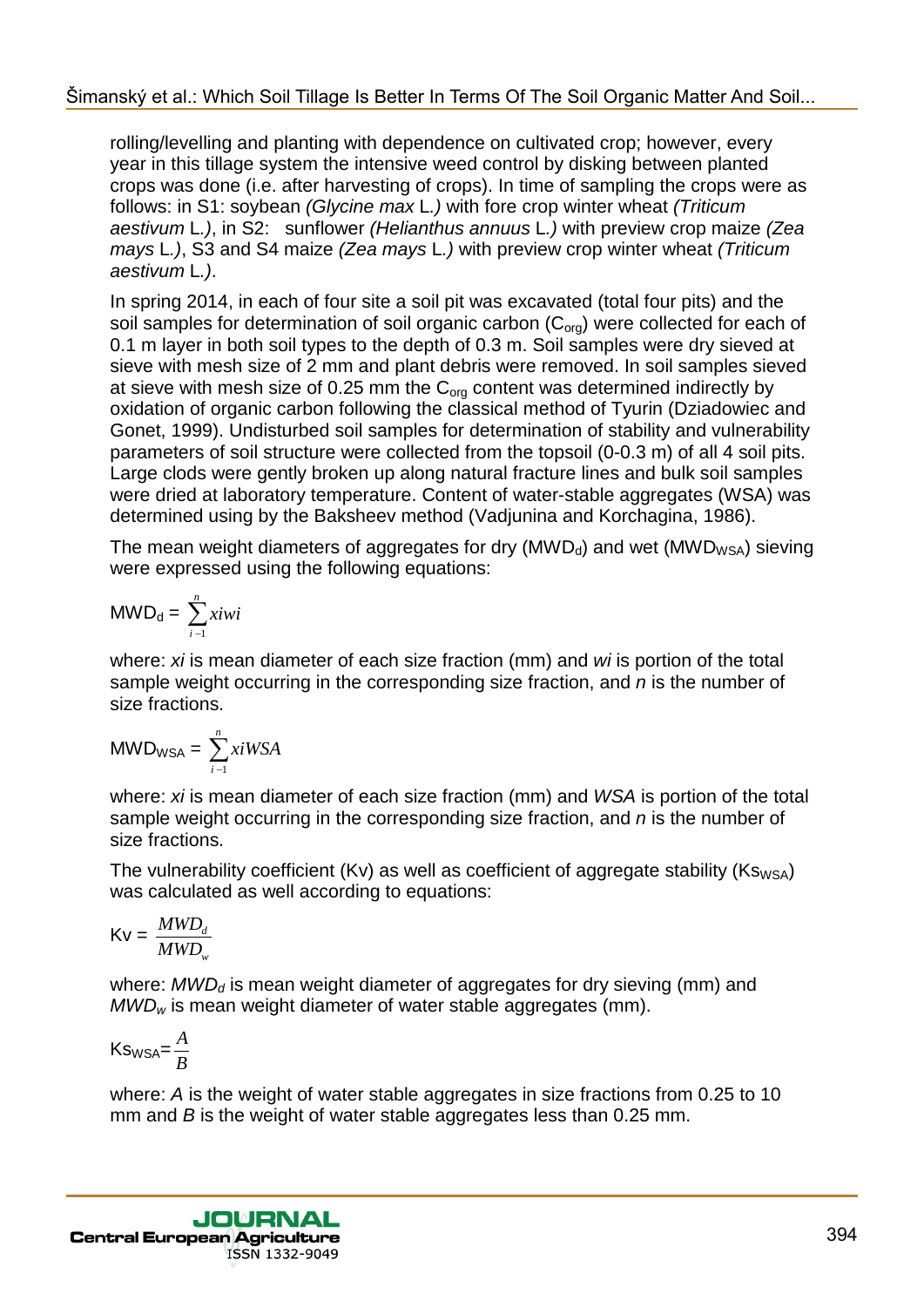Statistical analyses for all parameters were performed using the procedures from computer software Statgraphics Centurion XV.I (Statpoint Technologies, Inc., USA). A simple t-test was carried out to test significance between the soil organic carbon contents that were determined in different soil types as well as tillage plots in different depth of soil profiles. Significant differences were marked at P level ≤ 0.05. One-way analysis of variance was used to analyze differences in tested soil structure parameters. An LSD procedure was used at the  $P \le 0.05$  level to determine, if there were significant soil structure parameters differences between soil types as well as tillage plots for the same depth. The Pearson test was used to estimate the correlation matrix between the stability and vulnerability parameters of soil structure.

## Results and discussion

Content of  $C_{\text{ora}}$  in both soils types (haplic Chernozem, mollic Fluvisol) and with dependence on soil tillage system is shown in Figure 1 A and B. Based on the t-test results, statistically significant differences in the  $C_{\text{ora}}$  content for soil profiles (to the depth 0.3 m) were determined between Chernozems vs. mollic Fluvisols ( $t = -6,059$ ,  $P = 0.002$ ).



- Figure 1. Content of soil organic carbon A) in haplic Chernozems, and B) in mollic Fluvisols. MT – minimum tillage, CT – conventional tillage
- Obrázok 1. Obsah organického uhlíka A) v černozemi a B) v čiernici. MT minimálne obrábanie pôdy, CT – konvenčné obrábanie pôdy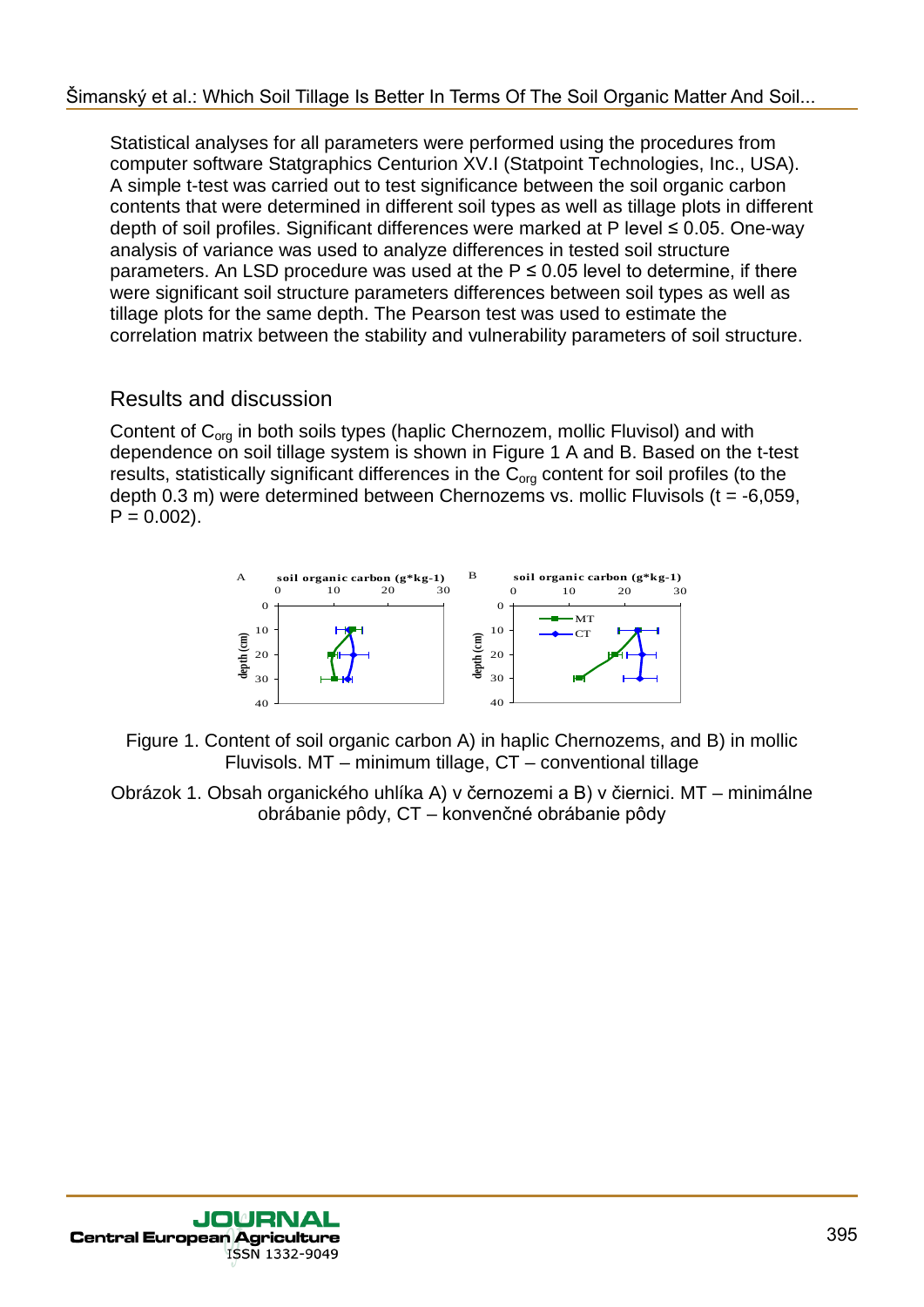

Figure 2. Content of water-stable macro-aggregates in mollic Chernozems and Fluvisols. MT – minimum tillage, CT – conventional tillage



Within each of studied soil types, carbon distribution was different across the depth of tillage. The results showed that  $C_{org}$  content near the surface (0–0.1 m) was significantly higher under MT (by 6%) compared to CT, however, in upper layer (0– 0.3 m) under CT the average  $C_{\text{ora}}$  content was by 16% higher than under MT. In CT, the plant residues or organic matter (manures) due to mixing equally gets to a depth of ploughing and therefore the content of soil organic matter is relatively equable in tillage zone (Hussain et al., 1998; Tobiašová and Šimanský, 2009). On the other hand, the no-till, minimum or reduced tillage systems maintained a significantly greater amount of organic residue on the soil surface as compared with conventional tillage system (Olson et al., 2013). The same trend was observed in mollic Fluvisols. In MT, the average C<sub>org</sub> content (17.5  $\pm$  5.4 g\*kg<sup>-1</sup>) was significantly less than the CT  $(22.7 \pm 0.4 \text{ g}^{\ast} \text{kg}^{\{-1\}}).$ 

In Chernozems, total content of water-stable micro-aggregates ( $WSA<sub>mi</sub>$ ) was higher in MT (90.8  $\pm$  1.71%) than in CT (69.5  $\pm$  5.78%). In mollic Fluvisols the situation was diametrically different. Total content of WSA<sub>mi</sub> was higher in CT (62.5  $\pm$  6.57%) than in MT (53.2  $\pm$  5.92%). Content of water-stable macro-aggregates (WSA<sub>ma</sub>) in range 40-55% is satisfactory (Sisák, 1994). In Chernozems, under both tillage systems as well as in mollic Fluvisol under CT the contents of WSA<sub>ma</sub> were under low level (on the basis above mentioned range). For example, Karlen et al. (1994) presented contents of WSAma in range 30-60%, however better soil structure is connected with upper level of mentioned interval. In individual size fractions of  $WSA_{ma}$  (except size fractions of WSAma 3-5 mm and 0.5-1 mm in mollic Fluvisol) statistically significant differences with dependence on soil tillage were observed in both soil types (Figure 2). In Chernozem, content of individual size fractions  $WSA_{ma}$  increased by intensive tillage the most significant in size fractions 3-5 mm then follows aggregates greater than 5 mm  $> 2-3$  mm  $> 1-2$  mm  $> 0.25-0.5$  mm  $> 0.5-1$  mm. In mollic Fluvisol due to intensive tillage system (CT) decreased content of  $WSA_{ma} > 5$  mm by 70%, while the content of other WSAma size fractions increased in the following order: aggregates in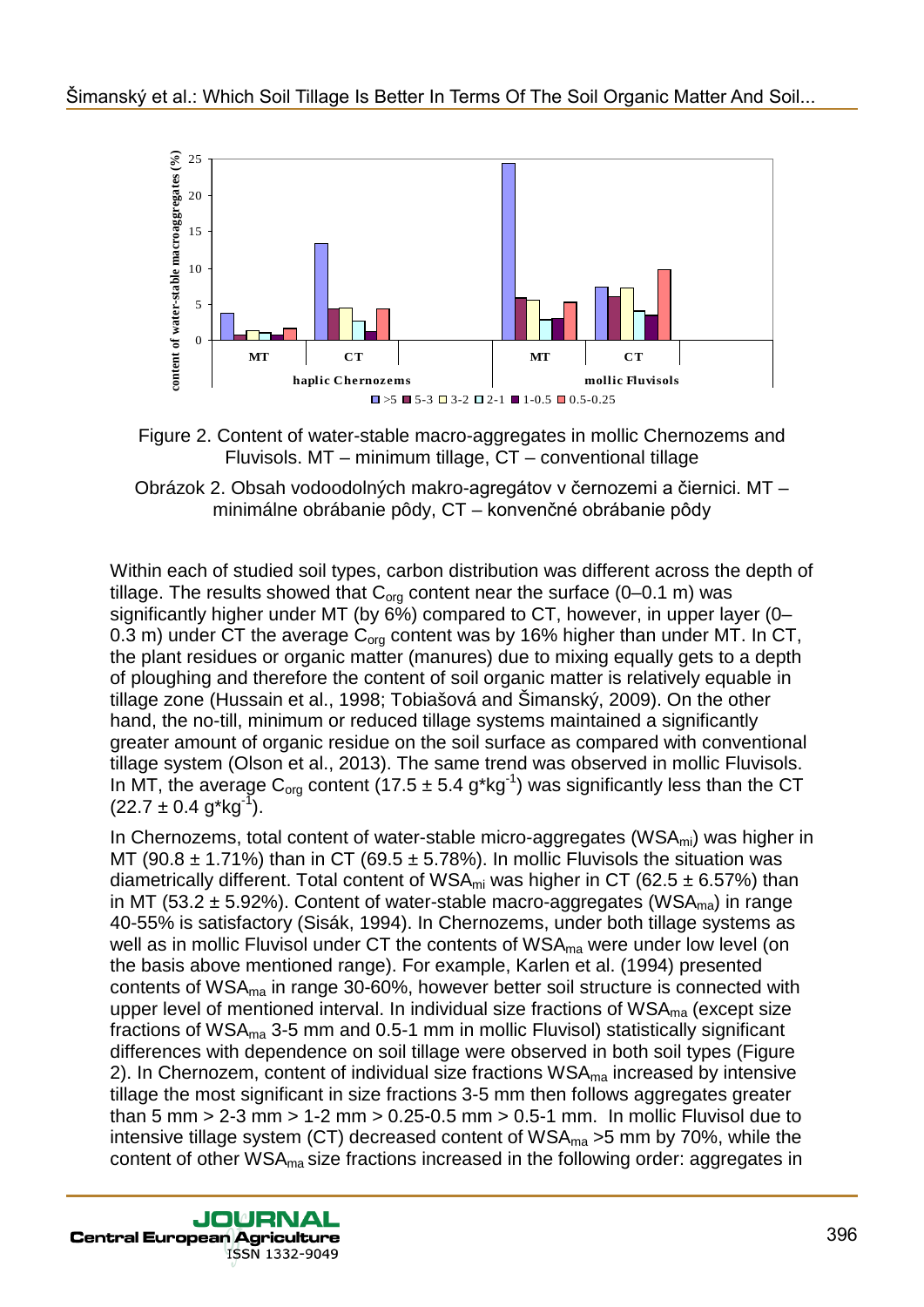size fractions  $0.25$ -0.5 mm (by  $85\%) > 1$ -2 mm (by  $43\%) > 2$ -3 mm (by  $31\%) > 0.5$ -1 mm (by  $16\%$ ) > 3-5 mm (by 3%). The content of macro-aggregates in size from 0.5-3 mm is important from the agronomical point of view (Demo, 1995; Sisák, 1994; Šimanský, 2013; Šimanský and Bajčan, 2014; Šimanský et al., 2008). In both soil types, due to intensive tillage, content of  $WSA_{ma}$  0.5-3 mm increased, however, its effect was significant in haplic Chernozems. The results of Šimanský and Bajčan (2014) on vineyard soils in Slovakia showed the highest content of  $WSA_{ma}$  0.5-3 mm in Chernozems than Cambisols, Luvisols, Leptosols and Fluvisols. Šimanský et al. (2012) reported that it is connected with soil structure high resistance to damage by human activity. On the basis of individual size fractions of aggregates (dry and wet sieved) the parameters of structure stability and vulnerability were calculated (Table 1.) Very important parameters is average size of aggregates, therefore the mean weight diameters of aggregates dry ( $MWD<sub>d</sub>$ ) as well as wet ( $MWD<sub>WSA</sub>$ ) sieved were calculated. Rabbi et al. (2004) concluded that the soils with  $MWD<sub>d</sub>$  between 1 and 3 mm could be classified as moderately water-stable. Therefore, on average, the soils of the agricultural field studied have favourable physical quality for plant growth. In both soil types under  $CT$ , the MWD<sub>d</sub> was statistically significantly lower than under  $MT$  (Table 1). In Chernozems, the MWD<sub>WSA</sub> aggregates content was statistically significantly higher under CT than MT. It can be connected with intensive disking of soil surface under MT in order weeds elimination between planted crops. The low aggregate stability and the high structure vulnerability were reflected also due to the high contents of WSA<sub>mi</sub> (Figure 2) in haplic Chernozems. Intensive tillage disrupts soil aggregates (Balashov et al., 2010; Plante and McGill, 2002; Six et al. 2000; Slowinska-Jurkiewicz et al., 2013). Opposite situation was observed in mollic Fluvisols. It was connected with stability and vulnerability of soil structure - confirmed significant correlations between MWD<sub>WSA</sub> and stability of aggregates ( $Ks_{WSA}$ ) (r = 0.909,  $P \le 0.001$ ) and Kv (r = -0.722,  $P \le 0.001$ ).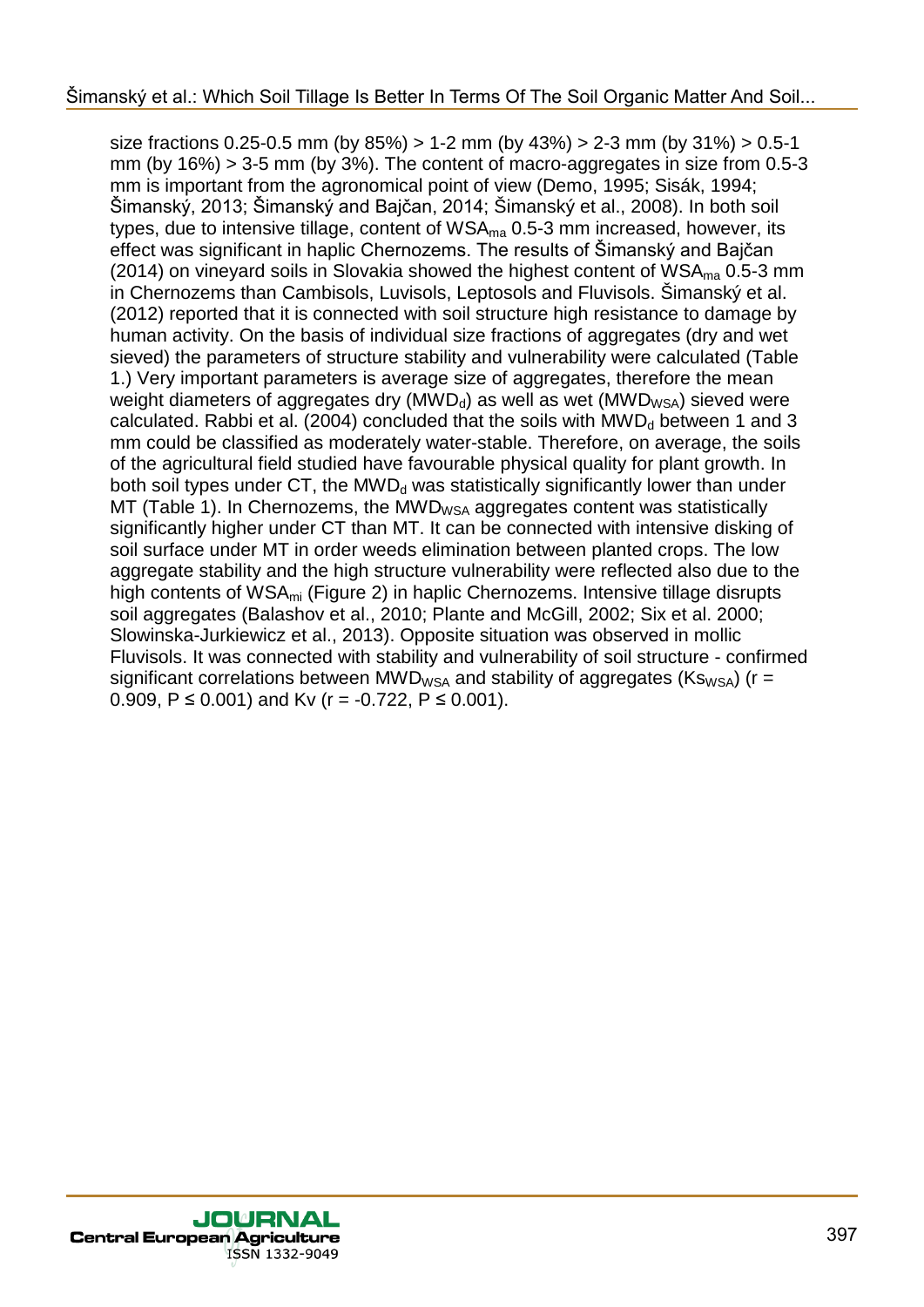|                           | Soil types       |                   | Tillage system          |                                 |
|---------------------------|------------------|-------------------|-------------------------|---------------------------------|
| MWD <sub>d</sub>          | haplic Chernozem | 4.31 <sup>a</sup> | Minimum<br>Conventional | $5.03^{b}$<br>3.59 <sup>a</sup> |
|                           | mollic Fluvisol  | 4.36 <sup>b</sup> | Minimum<br>Conventional | $5.06^{b}$<br>3.66 <sup>a</sup> |
| <b>MWD</b> <sub>WSA</sub> | haplic Chernozem | $0.59^{a}$        | Minimum<br>Conventional | 0.25 <sup>a</sup><br>$0.93^{b}$ |
|                           | mollic Fluvisol  | $1.17^{b}$        | Minimum<br>Conventional | $1.56^{b}$<br>0.77 <sup>a</sup> |
| Kv                        | haplic Chernozem | $14.4^{b}$        | Minimum<br>Conventional | $24.7^{b}$<br>4.03 <sup>a</sup> |
|                           | mollic Fluvisol  | 4.2 <sup>a</sup>  | Minimum<br>Conventional | 3.26 <sup>a</sup><br>$5.14^{a}$ |
| <b>KS</b> <sub>WSA</sub>  | haplic Chernozem | $0.27^{\circ}$    | Minimum<br>Conventional | $0.10^{a}$<br>$0.45^{b}$        |
|                           | mollic Fluvisol  | $0.76^{b}$        | Minimum<br>Conventional | $0.90^{b}$<br>0.62 <sup>a</sup> |

## Table 1. Parameters of soil structure stability and vulnerability

## Tabuľka 1. Parametre stability a zraniteľnosti pôdnej štruktúry

 $MWD<sub>d</sub>$  - mean weight diameters of aggregates for dry sieving,  $MWD<sub>WSA</sub>$  - mean weight diameters of aggregates for wet sieving, Kv - vulnerability coefficient, Ks<sub>WSA</sub> - coefficient of aggregate stability

Different letters between lines (a, b) indicate that treatment means are significantly different at P≤ 0.05 according to LSD multiple-range test

If all investigated soil types were assessed separately, the stability of aggregates was a higher in mollic Fluvisols than in haplic Chernozems, however, the tillage systems in mentioned soil types had different effect on them. In Chernozems, the average value of  $Ks_{WSA}$  was higher (3.5 times) under CT than MT. In mollic Fluvisols, the average value of  $Ks_{WSA}$  was lower by 32% in CT than MT (Table 1). In Slovakia, haplic Chernozems (Bielek et al., 1998; Zaujec and Šimanský, 2008) and mollic Fluvisols (Bielek et al., 1998) are the most fertile soils. These soils have a favourable range of growing conditions for plants due to their optimal physical, physico-chemical and biological properties. In haplic Chernozems, worse soil structure will have relation with internal factors (nearly half the content of SOM compared to mollic

JOURNAL **Central European Agriculture** ISSN 1332-9049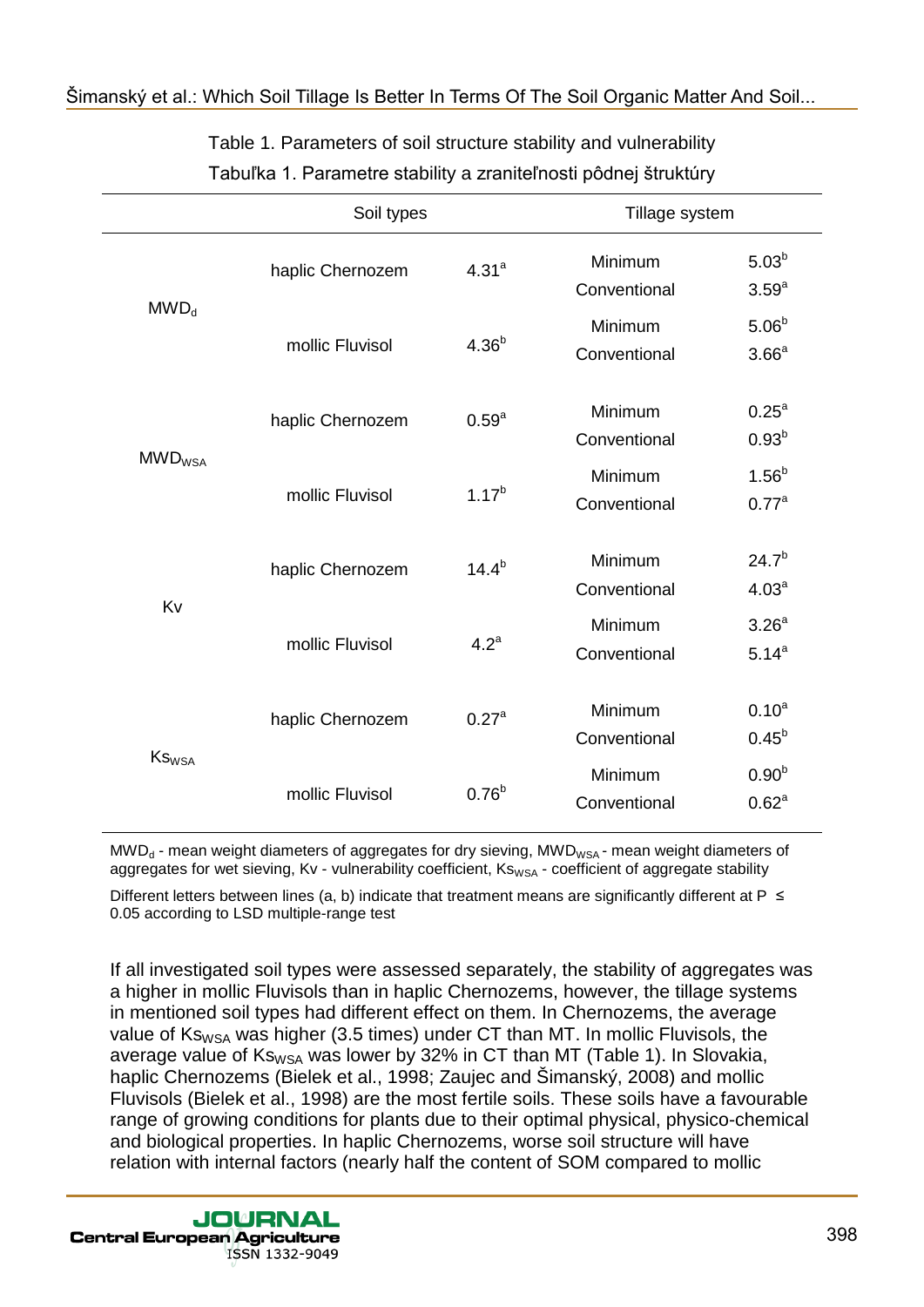Fluvisols), but also with inappropriate soil management practices (elimination of the weed by intensive disking under MT). Mollic Fluvisols were better soils than haplic Chernozems due to better soil parameters (more favourable soil structure and higher SOM content).

## **Conclusion**

This research provides information for farmers in optimizing soil management practices in arable soils. Results of this study demonstrated that from the view point of vulnerability and stability of soil structure in loamy haplic Chernozems with content of soil organic carbon ~1.40% the minimum tillage system (without mouldboard ploughing), but with intensive weed control by disking is not recommended. In the future, the soil organic carbon content will increase mainly in minimum tillage system, if the inappropriate soil management practices will be stopped. The excessive and frequent disking of the soil surface and the overall management of weeds can be reduced through crop rotation and intercropping cultivation in haplic Chernozem. In loamy mollic Fluvisols with content of soil organic carbon > 2% the minimum tillage system is recommended. To produce a comprehensive assessment of the soil with dependence on tillage system, it is just not sufficient to indicate only soil organic matter content and parameters of soil structure. Except mentioned results for the responsible assessing of the quality of the soil there are also several soil properties (chemical, physical) which have to be quantified, particularly if there are evaluated short-time experiments. All in all, on the basis of complete data farmers can improve corrections or suggest the right soil management practices for sustainable agriculture.

### Acknowledgements

Project supported by the Scientific Grant Agency of the Ministry of Education, Science, Research and Sport of the Slovak Republic and the Slovak Academy of Sciences (No. 1/0604/16).

## References

- Balashov, E., Kren, J., Prochazkova, B. (2010) Influence of plant residue management on microbial properties and water-stable aggregates of two agricultural soils. International Agrophysics, 24 (1), 9–13.
- Bielek, P., Šurina, B., Ilavská, B., Vilček, J. (1998) Naše pôdy. Bratislava: Výskumný ústav pôdnej úrodnosti.
- Calderón, F. J., Jackson L. E., Scow, K. M., Rolston, D. E. (2000) Microbial responses to simulated tillage in cultivated and uncultivated soil. Soil Biology and Biochemistry, 32 (11-12), 1547–1559. DOI: 10.1016/S0038- 0717(00)00067-5
- Demo, M., Kollár, B., Hraško, J. (1995) Obrábanie pôdy. Nitra: Slovenská poľnohospodárska univerzita.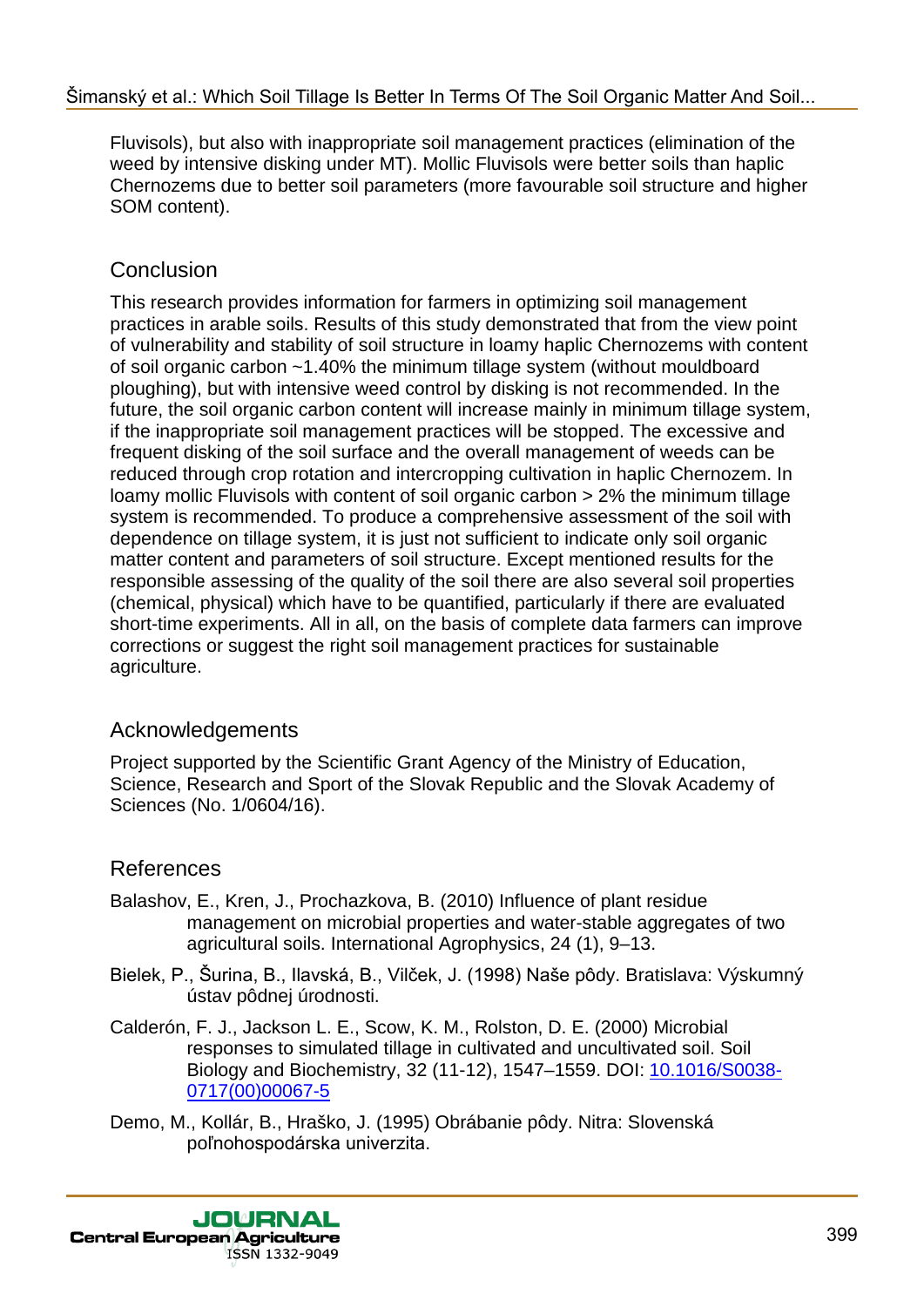- Dou, F., Hons, F. M. (2006) Tillage and nitrogen effects on soil organic matter fraction in Wheat-based systems. Soil Science Society of American Journal, 70 (6), 1896–1905. DOI: 10.2136/sssaj2005.0229
- Dziadowiec, H., Gonet, S. S. (1999) Methodical guide-book for soil organic matter studies. Prace Komisji Naukowych Polskiego Towarzystwa Gleboznawczego, N. 120, Komisja chemii gleb, Zespół Materii Organicznej Gleb, N II/16.
- Derpsch, R. (2008) No-Tillage and Conservation Agriculture: A Progress Report. In: T. Goddard, M. Zoebisch, Y. Gan, W. Ellis, A. Watson, S. Sombatpanit, eds. (2008) No-Till Farming Systems. Bangkok: World Association of Soil and Water Conservation, 7–39.
- Food and Agriculture Organization of the United Nations, FAO (2006) World Reference Base for Soil Resources 2006, World Soil Resources Reports No. 103. Rome: FAO.
- Husnjak, S., Filipović, D., Košutić, S. (2002) Influence of different tillage systems on soil physical properties and crop yield. Rostlinná Výroba, 48 (6), 249–254.
- Hussain, K. R., Olson, S. A., Siemens, J. C. (1998) Long-term tillage effects on physical properties of eroded soils. Soil Science, 163 (12), 970–981.
- Karlen, D. L., Wollenhaupt, N. C., Erbach, D. C., Berry, E. C., Swan, J. B., Eash, N. S., Jordahl, J. L. (1994) Crop residue effects on soil quality following 10 years of no-till corn. Soil and Tillage Research, 31 (2-3), 149–167. DOI: 10.1016/0167-1987(94)90077-9
- Mäder, P., Fliessbach, A., Dubios, D., Gunst, L., Fried, P., Niggli, U. (2002) Soil fertility and biodiversity in organic farming. Science, 296 (5), 1694–1697.
- Minami, K. (2009) Soil and humanity: Culture, civilization, livelihood and health. Soil Science and Plant Nutrition, 55 (5), 603–615. DOI: 10.1111/j.1747- 0765.2009.00401.x
- Moussadek, M., Mrabet, R., Dahan, R., Zouahri, A., El Mourid, M., Van Ranst, E., (2014) Tillage System Affects Soil Organic Carbon Storage and Quality in Central Morocco. Applied and Environmental Soil Science, 2014, 1–8. DOI: 10.1155/2014/654796
- Olson, K. O., Ebelhar, S. A., Lang, J. M. (2013) Effects of 24 Years of Conservation Tillage Systems on Soil Organic Carbon and Soil Productivity. Applied and Environmental Soil Science, 2013, 1–10. DOI: 10.1155/2013/617504
- Plante, A. F., McGill, W. B. (2002) Soil aggregate dynamics and the retention of organic matter in laboratory-incubated soil with differing simulated tillage frequencies. Soil and Tillage Research, 66 (1), 79–92. DOI: 10.1016/S0167- 1987(02)00015-6
- Rabbi, S. M. F., Kibria, K. Q., Rahman, A., Islam, M. S., Bhuiyan, M. R., Ahsan, M. (2004) Aggregate stability of Ganges tidal floodplain soils and its relationship with soil physical and chemical properties. Bangladesh Journal of Soil Science, 30 (2), 61–69.

**JOURNAL Central European Agriculture** ISSN 1332-9049